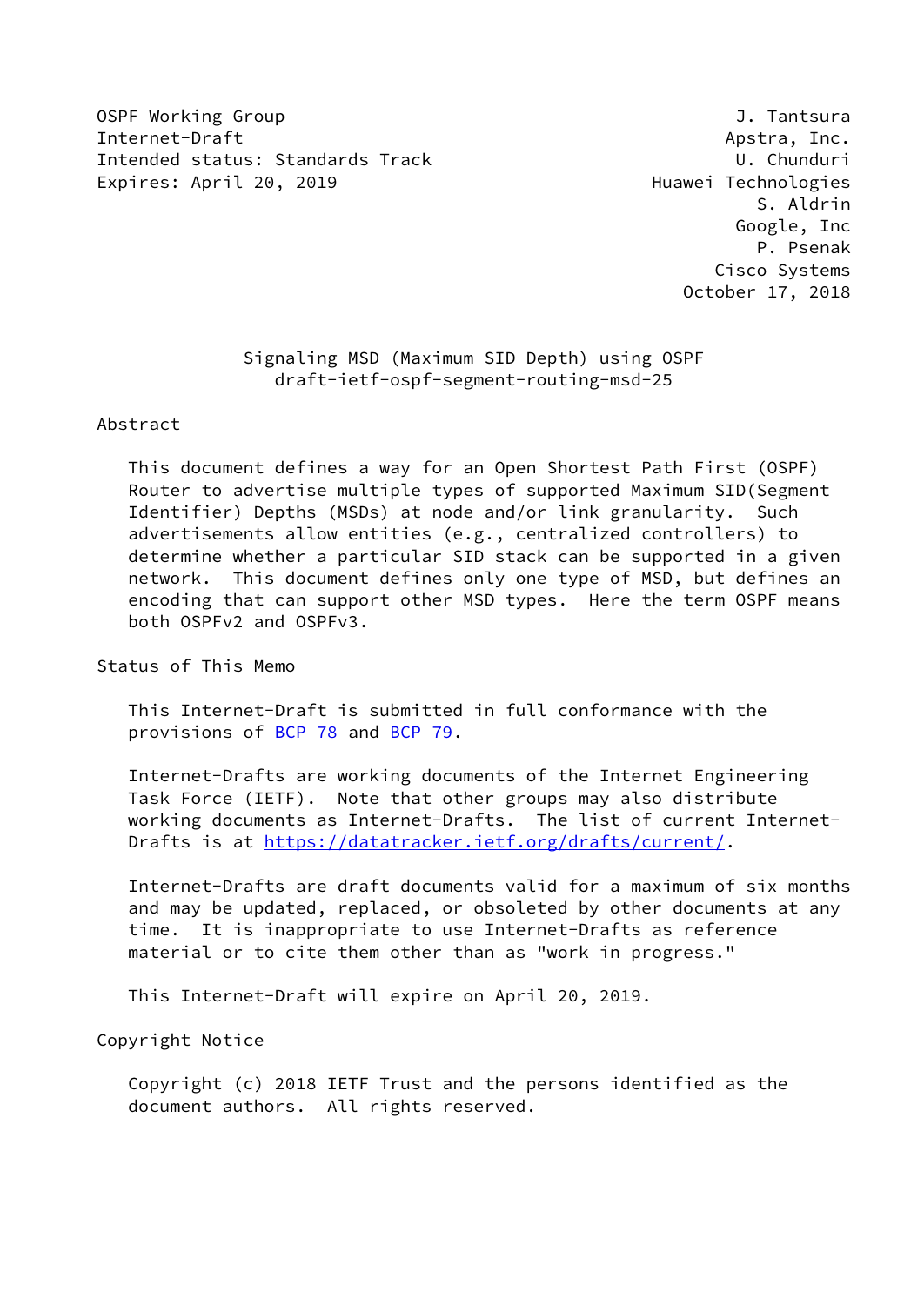# <span id="page-1-1"></span>Internet-Draft October 2018

This document is subject to [BCP 78](https://datatracker.ietf.org/doc/pdf/bcp78) and the IETF Trust's Legal Provisions Relating to IETF Documents [\(https://trustee.ietf.org/license-info](https://trustee.ietf.org/license-info)) in effect on the date of publication of this document. Please review these documents carefully, as they describe your rights and restrictions with respect to this document. Code Components extracted from this document must include Simplified BSD License text as described in Section 4.e of the Trust Legal Provisions and are provided without warranty as described in the Simplified BSD License.

### Table of Contents

|                                                           | $\overline{2}$  |
|-----------------------------------------------------------|-----------------|
|                                                           | $\overline{3}$  |
| 1.2.                                                      | $\overline{4}$  |
|                                                           | $\overline{4}$  |
| 3.                                                        | $\overline{5}$  |
| Procedures for Defining and Using Node and Link MSD<br>4. |                 |
|                                                           | $\underline{6}$ |
| 5.                                                        | $\overline{7}$  |
| 6.                                                        | 8               |
|                                                           | <u>8</u>        |
| 8.                                                        | 8               |
| 9.                                                        | 8               |
| Normative References<br>9.1.                              | 9               |
| Informative References<br>9.2.                            | 9               |
| Authors' Addresses                                        |                 |
|                                                           |                 |

# <span id="page-1-0"></span>[1](#page-1-0). Introduction

 When Segment Routing (SR) paths are computed by a centralized controller, it is critical that the controller learns the Maximum SID (Segment Identifier) Depth (MSD) that can be imposed at each node/ link on a given SR path to ensure that the Segment Identifier (SID) stack depth of a computed path doesn't exceed the number of SIDs the node is capable of imposing.

 [I-D.ietf-pce-segment-routing] defines how to signal MSD in the Path Computation Element communication Protocol (PCEP). However, if PCEP is not supported/configured on the head-end of an SR tunnel or a Binding-SID anchor node and controller does not participate in IGP routing, it has no way to learn the MSD of nodes and links. BGP-LS (Distribution of Link-State and TE Information using Border Gateway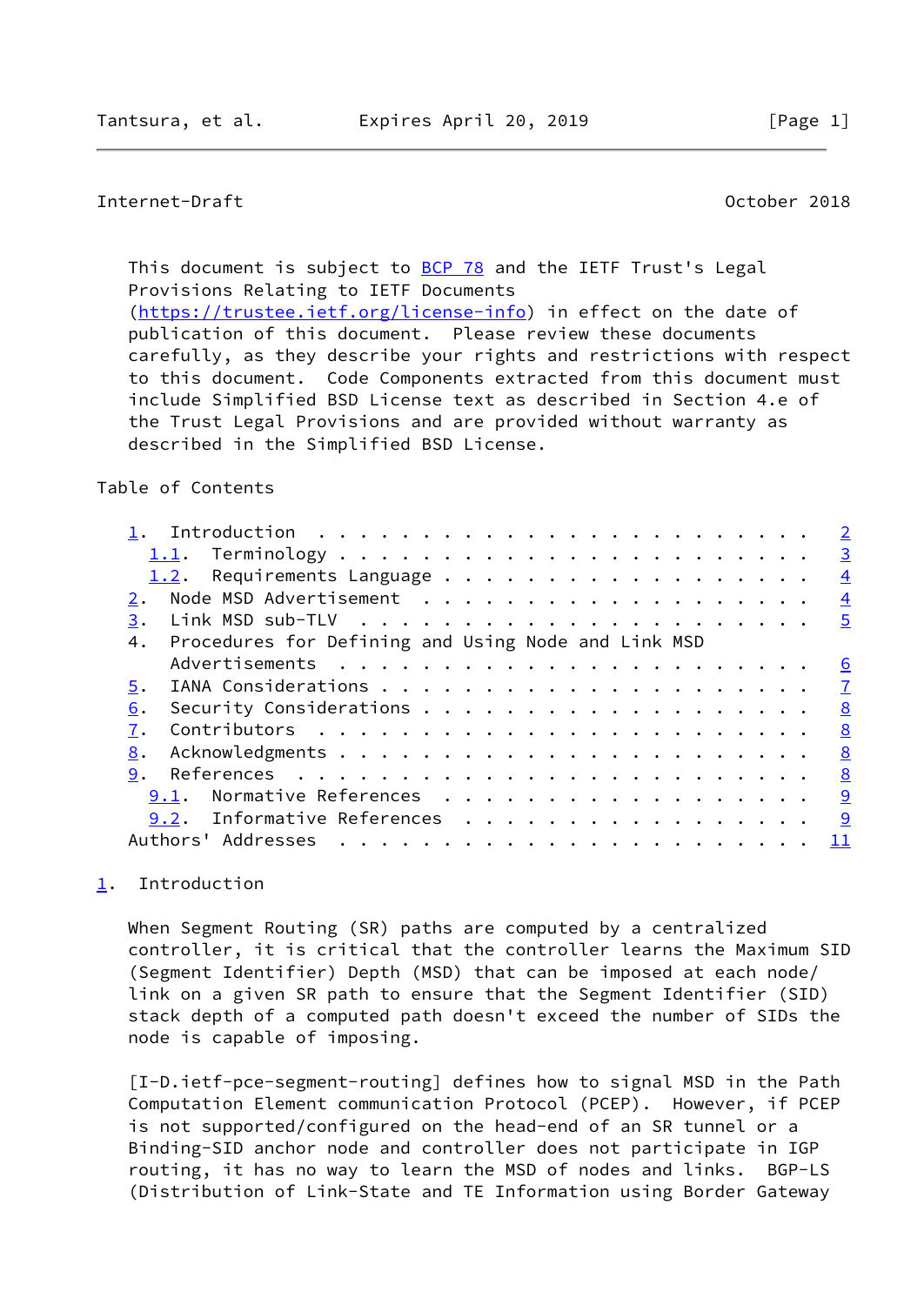Protocol) [[RFC7752](https://datatracker.ietf.org/doc/pdf/rfc7752)] defines a way to expose topology and associated attributes and capabilities of the nodes in that topology to a centralized controller. MSD signaling by BGP-LS has been defined in [\[I-D.ietf-idr-bgp-ls-segment-routing-msd](#page-10-0)]. Typically, BGP-LS is configured on a small number of nodes that do not necessarily act as

Tantsura, et al. Expires April 20, 2019 [Page 2]

<span id="page-2-1"></span>Internet-Draft October 2018

 head-ends. In order for BGP-LS to signal MSD for all the nodes and links in the network MSD is relevant, MSD capabilities SHOULD be advertised by every OSPF router in the network.

 Other types of MSD are known to be useful. For example, [\[I-D.ietf-ospf-mpls-elc](#page-10-1)] defines Readable Label Depth Capability (RLDC) that is used by a head-end to insert an Entropy Label (EL) at a depth that could be read by transit nodes.

 This document defines an extension to OSPF used to advertise one or more types of MSD at node and/or link granularity. In the future it is expected, that new MSD-types will be defined to signal additional capabilities e.g., entropy labels, SIDs that can be imposed through recirculation, or SIDs associated with another dataplane e.g., IPv6.

 MSD advertisements MAY be useful even if Segment Routing itself is not enabled. For example, in a non-SR MPLS network, MSD defines the maximum label depth.

<span id="page-2-0"></span>[1.1](#page-2-0). Terminology

This memo makes use of the terms defined in [\[RFC7770](https://datatracker.ietf.org/doc/pdf/rfc7770)]

 BGP-LS: Distribution of Link-State and TE Information using Border Gateway Protocol

OSPF: Open Shortest Path First

MSD: Maximum SID Depth - the number of SIDs supported by a node or a link on a node

SID: Segment Identifier as defined in [[RFC8402](https://datatracker.ietf.org/doc/pdf/rfc8402)]

 Label Imposition: Imposition is the act of modifying and/or adding labels to the outgoing label stack associated with a packet. This includes: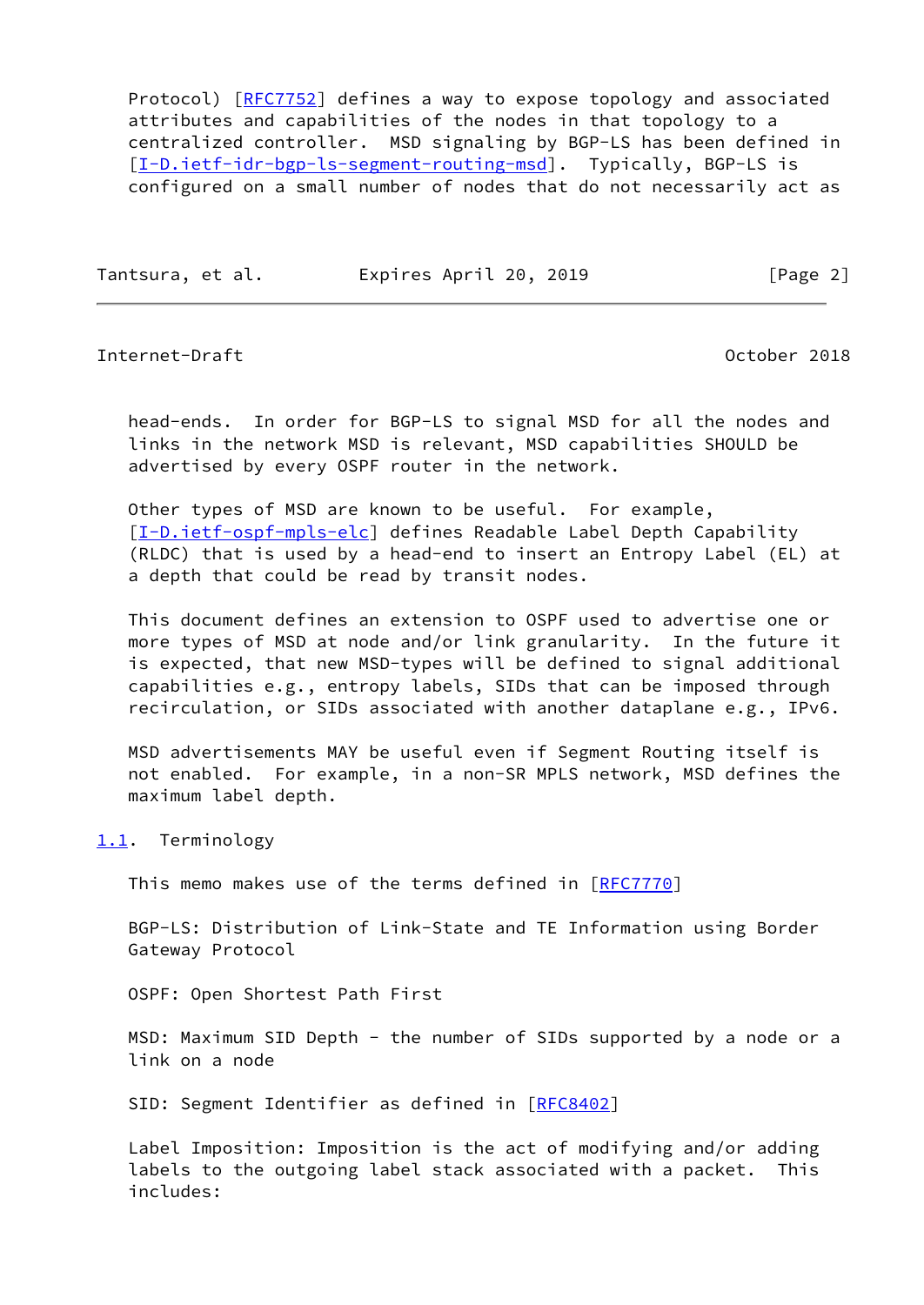o replacing the label at the top of the label stack with a new label o pushing one or more new labels onto the label stack The number of labels imposed is then the sum of the number of labels which are replaced and the number of labels which are pushed. See [\[RFC3031](https://datatracker.ietf.org/doc/pdf/rfc3031)] for further details. PCC: Path Computation Client PCE: Path Computation Element

| Tantsura, et al. | Expires April 20, 2019 | [Page 3] |
|------------------|------------------------|----------|
|------------------|------------------------|----------|

<span id="page-3-1"></span>Internet-Draft October 2018

PCEP: Path Computation Element Protocol

SR: Segment Routing

SID: Segment Identifier

LSA: Link state advertisement

RI: OSPF Router Information LSA

<span id="page-3-0"></span>[1.2](#page-3-0). Requirements Language

 The key words "MUST", "MUST NOT", "REQUIRED", "SHALL", "SHALL NOT", "SHOULD", "SHOULD NOT", "RECOMMENDED", "NOT RECOMMENDED", "MAY", and "OPTIONAL" in this document are to be interpreted as described in [BCP](https://datatracker.ietf.org/doc/pdf/bcp14) [14](https://datatracker.ietf.org/doc/pdf/bcp14) [[RFC2119\]](https://datatracker.ietf.org/doc/pdf/rfc2119) [\[RFC8174](https://datatracker.ietf.org/doc/pdf/rfc8174)] when, and only when, they appear in all capitals, as shown here.

<span id="page-3-2"></span>[2](#page-3-2). Node MSD Advertisement

The node MSD TLV within the body of the OSPF RI Opaque LSA [[RFC7770\]](https://datatracker.ietf.org/doc/pdf/rfc7770) is defined to carry the provisioned SID depth of the router originating the RI LSA. Node MSD is the smallest MSD supported by the node on the set of interfaces configured for use by the advertising IGP instance. MSD values may be learned via a hardware API or may be provisioned.

 $0$  1 2 3 0 1 2 3 4 5 6 7 8 9 0 1 2 3 4 5 6 7 8 9 0 1 2 3 4 5 6 7 8 9 0 1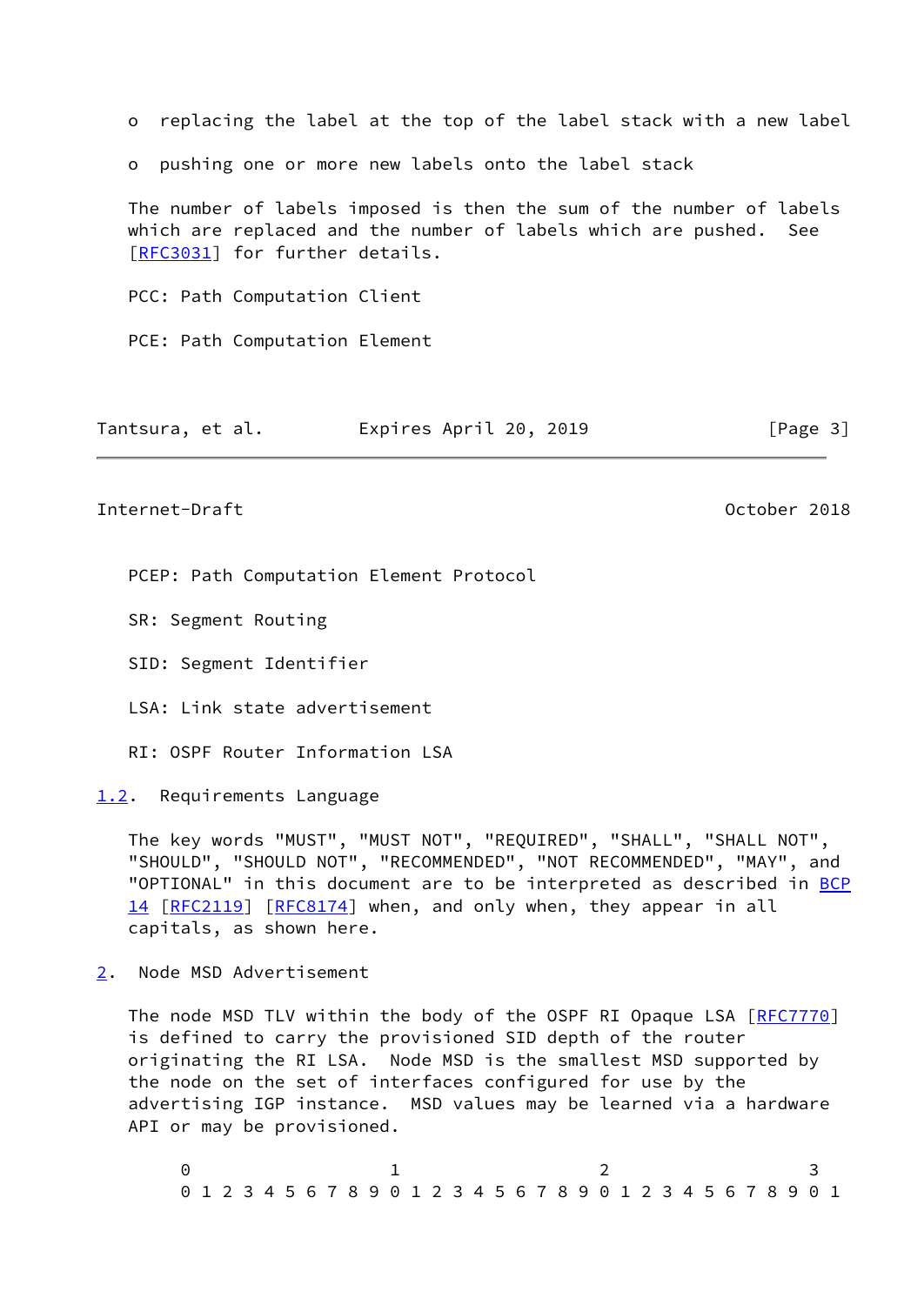| Type     |           | Length |                          |
|----------|-----------|--------|--------------------------|
|          |           |        |                          |
| MSD-Type | MSD-Value |        | $MSD-Type$   $MSD-Value$ |
|          |           |        |                          |

Figure 1: Node MSD TLV

Type: 12

 Length: variable (multiple of 2 octets) and represents the total length of value field in octets.

 Value: consists of one or more pairs of a 1 octet MSD-type and 1 octet MSD-Value.

Tantsura, et al. Expires April 20, 2019 [Page 4]

<span id="page-4-0"></span>Internet-Draft October 2018

 MSD-Type: one of the values defined in the IGP MSD-Types registry defined in [[I-D.ietf-isis-segment-routing-msd\]](#page-9-3).

 MSD-Value: a number in the range of 0-255. For all MSD-Types, 0 represents lack of the ability to impose MSD stack of any depth; any other value represents that of the node. This value MUST represent the lowest value supported by any link configured for use by the advertising OSPF instance.

 This TLV is applicable to OSPFv2 and to OSPFv3 and is optional. The scope of the advertisement is specific to the deployment.

 When multiple Node MSD TLVs are received from a given router, the receiver MUST use the first occurrence of the TLV in the Router Information LSA. If the Node MSD TLV appears in multiple Router Information LSAs that have different flooding scopes, the Node MSD TLV in the Router Information LSA with the area-scoped flooding scope MUST be used. If the Node MSD TLV appears in multiple Router Information LSAs that have the same flooding scope, the Node MSD TLV in the Router Information (RI) LSA with the numerically smallest Instance ID MUST be used and other instances of the Node MSD TLV MUST be ignored. The RI LSA can be advertised at any of the defined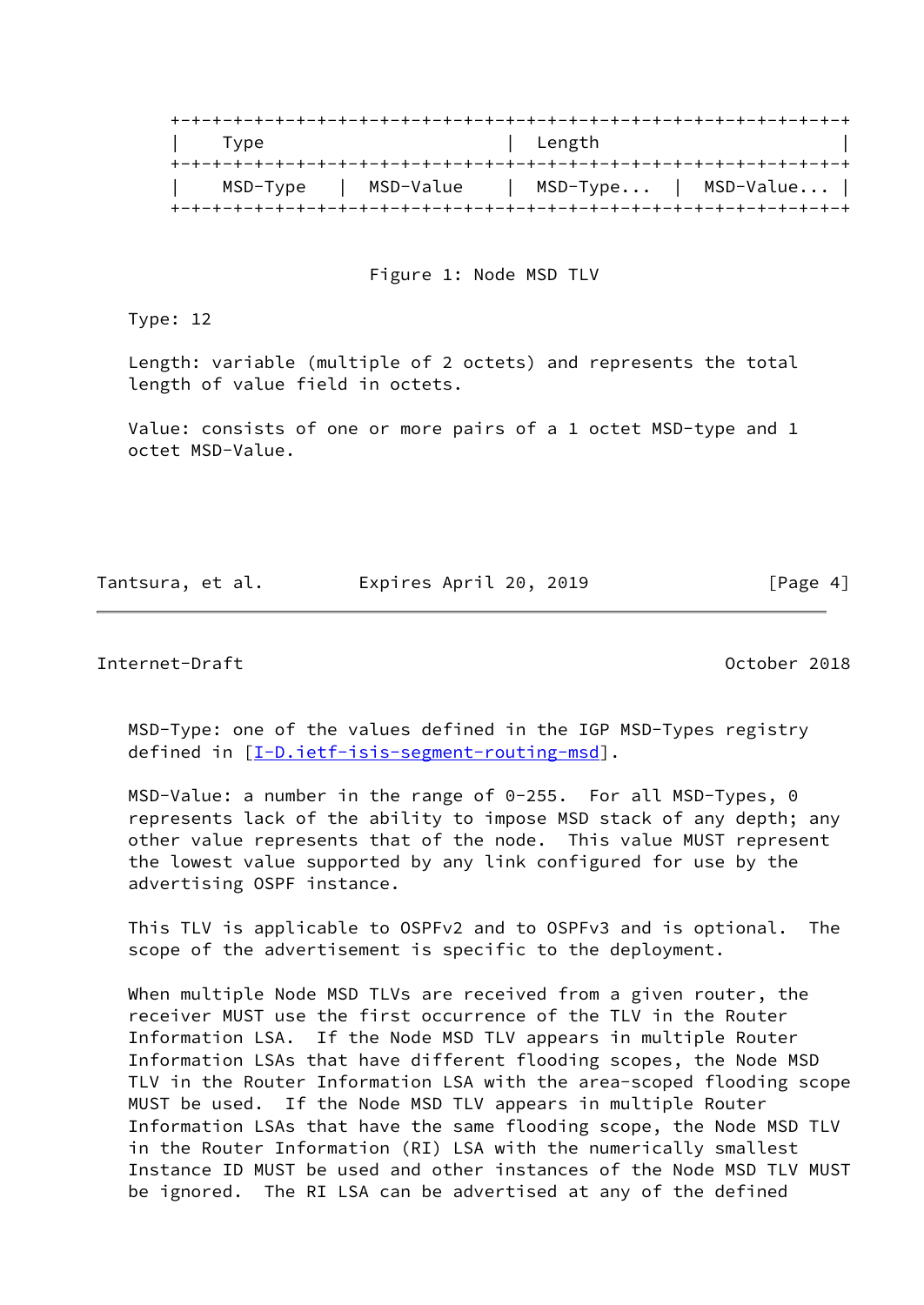opaque flooding scopes (link, area, or Autonomous System (AS)). For the purpose of Node MSD TLV advertisement, area-scoped flooding is RECOMMENDED.

<span id="page-5-0"></span>[3](#page-5-0). Link MSD sub-TLV

 The link sub-TLV is defined to carry the MSD of the interface associated with the link. MSD values may be learned via a hardware API or may be provisioned.

| 0 1 2 3 4 5 6 7 8 9 0 1 2 3 4 5 6 7 8 9 0 1 2 3 4 5 6 7 8 9 0 1 |      |                      |  |  |  |  |  |  |        |  |  |  |  |  |  |                          |
|-----------------------------------------------------------------|------|----------------------|--|--|--|--|--|--|--------|--|--|--|--|--|--|--------------------------|
|                                                                 |      |                      |  |  |  |  |  |  |        |  |  |  |  |  |  |                          |
|                                                                 | Type |                      |  |  |  |  |  |  | Length |  |  |  |  |  |  |                          |
|                                                                 |      |                      |  |  |  |  |  |  |        |  |  |  |  |  |  |                          |
|                                                                 |      | MSD-Type   MSD-Value |  |  |  |  |  |  |        |  |  |  |  |  |  | $MSD-Type$   $MSD-Value$ |
|                                                                 |      |                      |  |  |  |  |  |  |        |  |  |  |  |  |  |                          |

#### Figure 2: Link MSD Sub-TLV

Type:

| Tantsura, et al. | Expires April 20, 2019 | [Page 5] |
|------------------|------------------------|----------|
|------------------|------------------------|----------|

#### <span id="page-5-1"></span>Internet-Draft October 2018

 For OSPFv2, the Link level MSD-Value is advertised as an optional Sub-TLV of the OSPFv2 Extended Link TLV as defined in [[RFC7684](https://datatracker.ietf.org/doc/pdf/rfc7684)], and has a type of 6.

 For OSPFv3, the Link level MSD-Value is advertised as an optional Sub-TLV of the E-Router-LSA TLV as defined in [[RFC8362](https://datatracker.ietf.org/doc/pdf/rfc8362)], and has a type of 9.

Length: variable and same as defined in **Section 2.** 

 Value: consists of one or more pairs of a 1 octet MSD-type and 1 octet MSD-Value.

 MSD-Type: one of the values defined in the MSD-Types registry defined in [[I-D.ietf-isis-segment-routing-msd\]](#page-9-3).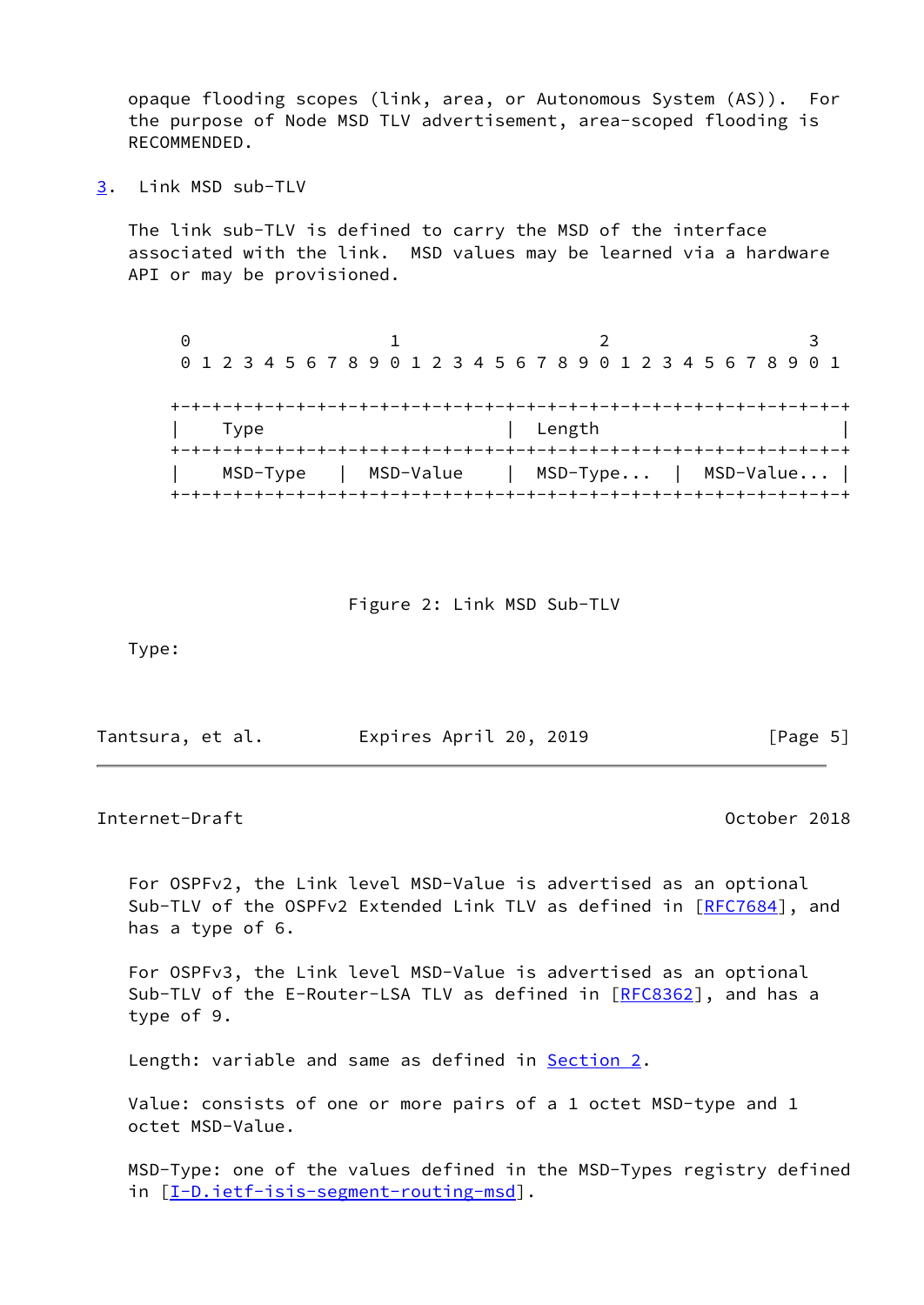MSD-Value field contains Link MSD of the router originating the corresponding LSA as specified for OSPFv2 and OSPFv3. Link MSD is a number in the range of 0-255. For all MSD-Types, 0 represents lack of the ability to impose MSD stack of any depth; any other value represents that of the particular link when used as an outgoing interface.

 If this sub-TLV is advertised multiple times in the same OSPFv2 Extended Link Opaque LSA/E-Router-LSA, only the first instance of the TLV MUST be used by receiving OSPF routers. This situation SHOULD be logged as an error.

 If this sub-TLV is advertised multiple times for the same link in different OSPF Extended Link Opaque LSAs/E-Router-LSAs originated by the same OSPF router, the OSPFv2 Extended Link TLV in the OSPFv2 Extended Link Opaque LSA with the smallest Opaque ID or in the OSPFv3 E-Router-LSA with the smallest Link State ID MUST be used by receiving OSPF routers. This situation MAY be logged as a warning.

<span id="page-6-2"></span>[4](#page-6-2). Procedures for Defining and Using Node and Link MSD Advertisements

 When Link MSD is present for a given MSD-type, the value of the Link MSD MUST take precedence over the Node MSD. When a Link MSD-type is not signaled but the Node MSD-type is, then the Node MSD-type value MUST be considered as the MSD value for that link.

 In order to increase flooding efficiency, it is RECOMMENDED that routers with homogenous link MSD values advertise just the Node MSD value.

 The meaning of the absence of both Node and Link MSD advertisements for a given MSD-type is specific to the MSD-type. Generally it can

| Tantsura, et al. | Expires April 20, 2019 | [Page 6] |
|------------------|------------------------|----------|
|------------------|------------------------|----------|

### <span id="page-6-1"></span>Internet-Draft October 2018

 only be inferred that the advertising node does not support advertisement of that MSD-type. However, in some cases the lack of advertisement might imply that the functionality associated with the MSD-type is not supported. The correct interpretation MUST be specified when an MSD-type is defined in [\[I-D.ietf-isis-segment-routing-msd](#page-9-3)].

<span id="page-6-0"></span>[5](#page-6-0). IANA Considerations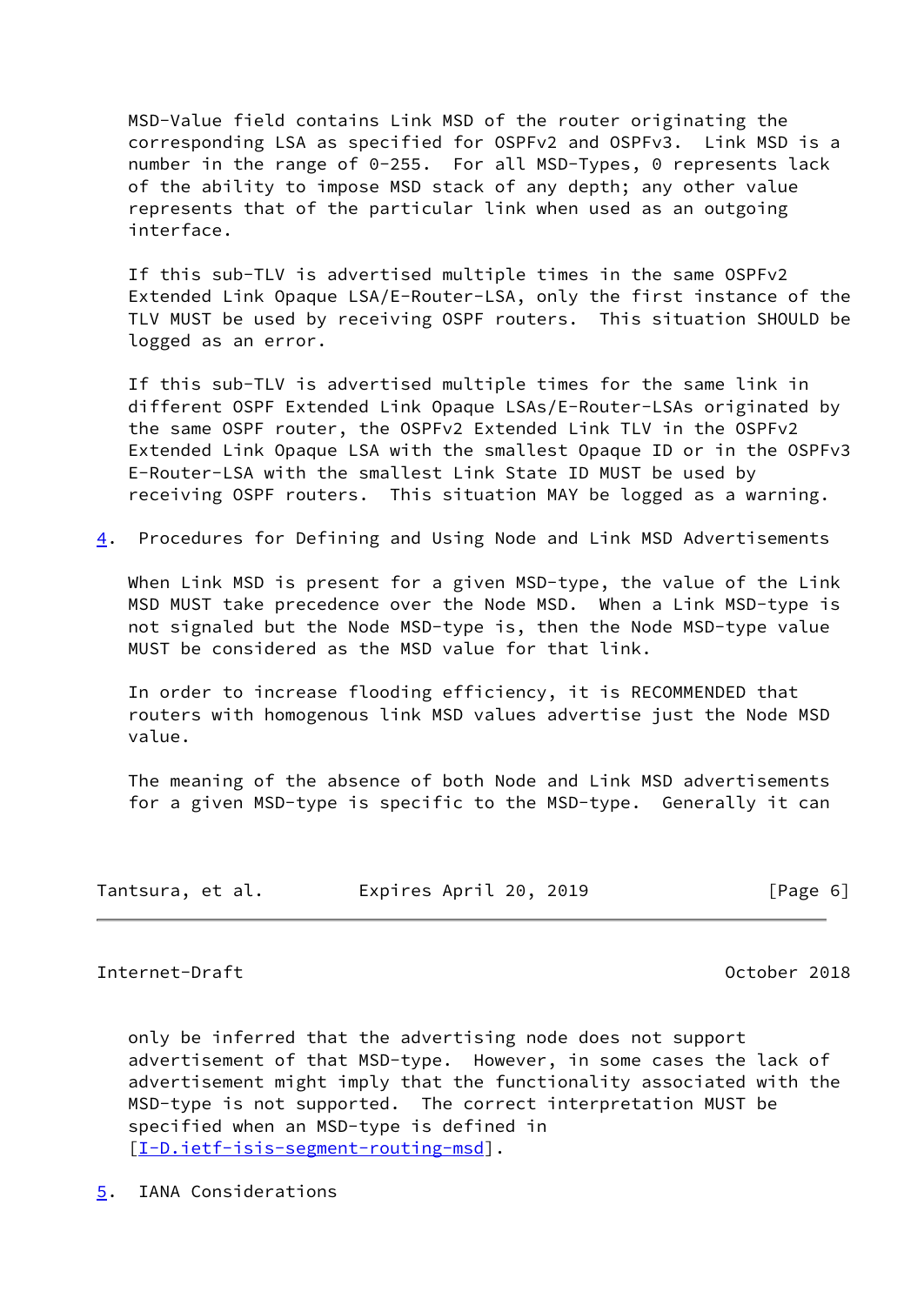This specification updates several existing OSPF registries.

 IANA has allocated TLV type 12 from the OSPF Router Information (RI) TLVs Registry as defined by [\[RFC7770](https://datatracker.ietf.org/doc/pdf/rfc7770)].

| Value | Description | Reference     |
|-------|-------------|---------------|
|       |             |               |
|       | Node MSD    | This document |

## Figure 3: RI Node MSD

 IANA has allocated sub-TLV type 6 from the OSPFv2 Extended Link TLV Sub-TLVs registry.

| Value | Description     | Reference     |
|-------|-----------------|---------------|
|       |                 |               |
| 6     | OSPFv2 Link MSD | This document |

# Figure 4: OSPFv2 Link MSD

 IANA has allocated sub-TLV type 9 from the OSPFv3 Extended-LSA Sub- TLV registry.

| Value | Description     | Reference     |
|-------|-----------------|---------------|
|       |                 |               |
| q     | OSPFv3 Link MSD | This document |

# Figure 5: OSPFv3 Link MSD

Tantsura, et al. Expires April 20, 2019 [Page 7]

# <span id="page-7-1"></span>Internet-Draft October 2018

<span id="page-7-0"></span>[6](#page-7-0). Security Considerations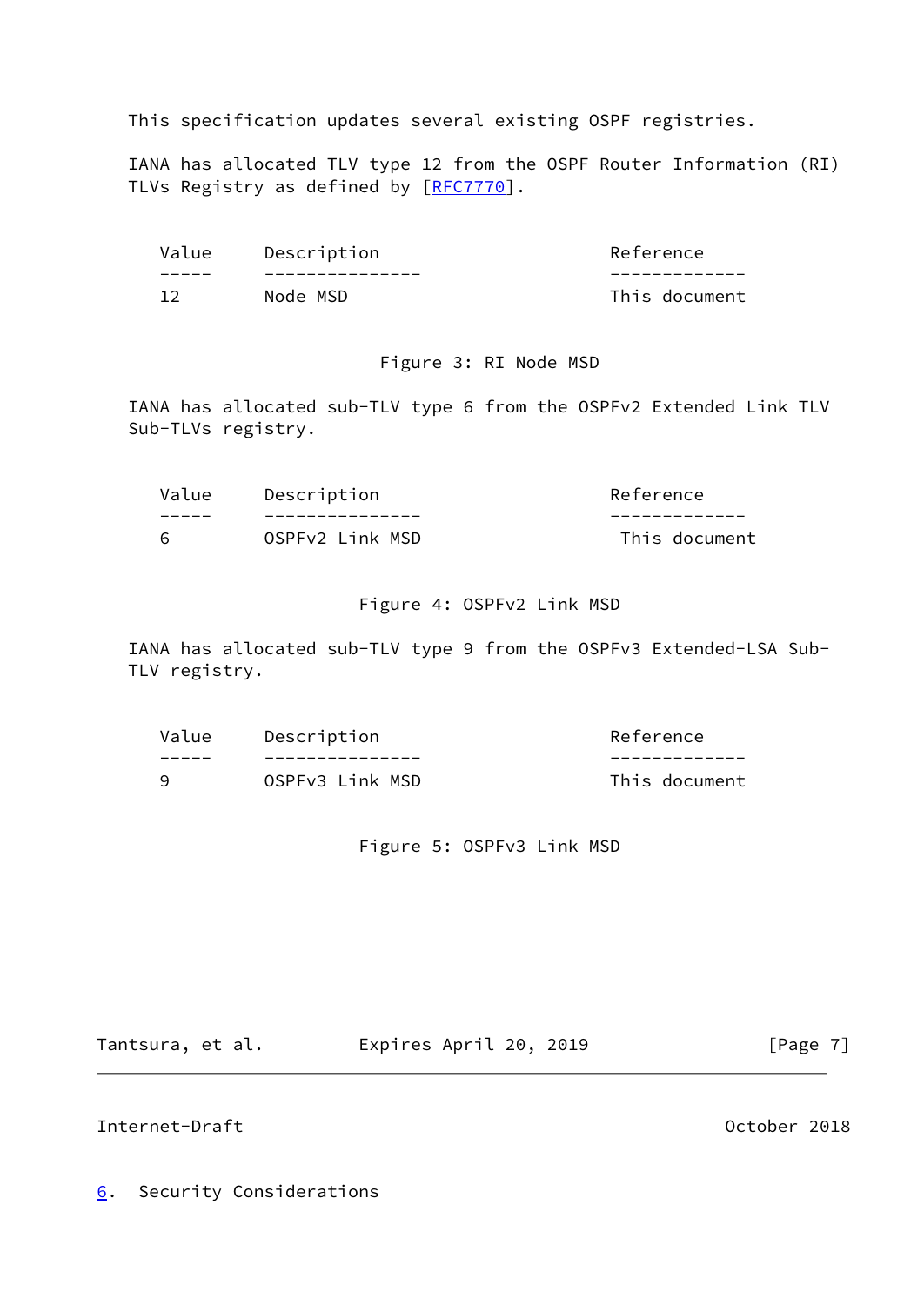Security concerns for OSPF are addressed in [\[RFC7474](https://datatracker.ietf.org/doc/pdf/rfc7474)], [\[RFC4552](https://datatracker.ietf.org/doc/pdf/rfc4552)] and [\[RFC7166](https://datatracker.ietf.org/doc/pdf/rfc7166)]. Further security analysis for OSPF protocol is done in [\[RFC6863](https://datatracker.ietf.org/doc/pdf/rfc6863)]. Security considerations, as specified by [\[RFC7770](https://datatracker.ietf.org/doc/pdf/rfc7770)], [\[RFC7684](https://datatracker.ietf.org/doc/pdf/rfc7684)] and [[RFC8362](https://datatracker.ietf.org/doc/pdf/rfc8362)] are applicable to this document.

 Implementations MUST assure that malformed TLV and Sub-TLV defined in this document are detected and do not provide a vulnerability for attackers to crash the OSPF router or routing process. Reception of malformed TLV or Sub-TLV SHOULD be counted and/or logged for further analysis. Logging of malformed TLVs and Sub-TLVs SHOULD be rate limited to prevent a Denial of Service (DoS) attack (distributed or otherwise) from overloading the OSPF control plane.

 Advertisement of an incorrect MSD value may have negative consequences. If the value is smaller than supported, path computation may fail to compute a viable path. If the value is larger than supported, an attempt to instantiate a path that can't be supported by the head-end (the node performing the SID imposition) may occur.

 The presence of this information also may inform an attacker of how to induce any of the aforementioned conditions.

 There's no Denial of Service risk specific to this extension, and it is not vulnerable to replay attacks.

<span id="page-8-0"></span>[7](#page-8-0). Contributors

The following people contributed to this document:

Les Ginsberg

Email: ginsberg@cisco.com

<span id="page-8-1"></span>[8](#page-8-1). Acknowledgments

 The authors would like to thank Acee Lindem, Ketan Talaulikar, Tal Mizrahi, Stephane Litkowski and Bruno Decraene for their reviews and valuable comments.

<span id="page-8-2"></span>[9](#page-8-2). References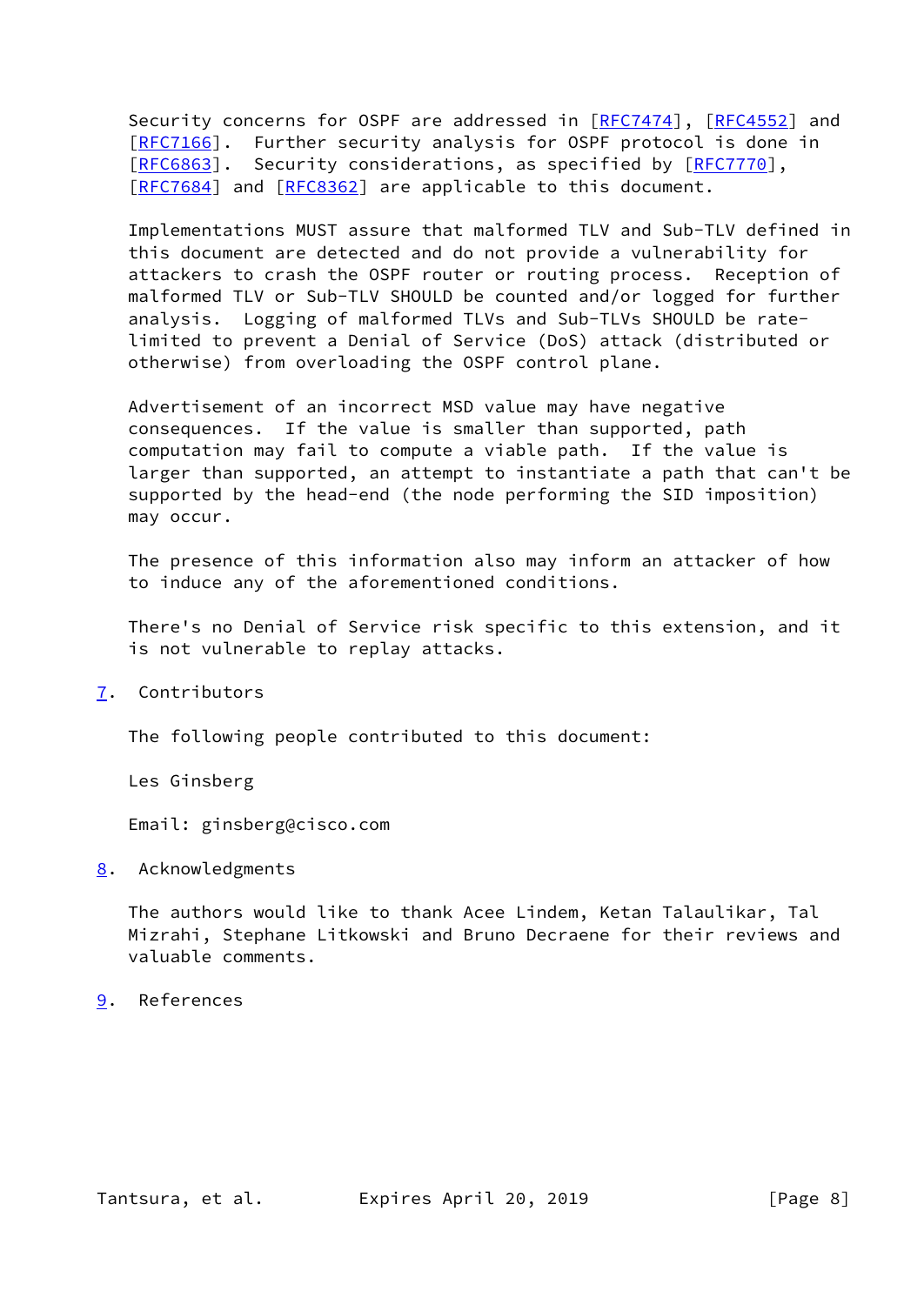## <span id="page-9-1"></span>Internet-Draft October 2018

#### <span id="page-9-0"></span>[9.1](#page-9-0). Normative References

<span id="page-9-3"></span> [I-D.ietf-isis-segment-routing-msd] Tantsura, J., Chunduri, U., Aldrin, S., and L. Ginsberg, "Signaling MSD (Maximum SID Depth) using IS-IS", [draft](https://datatracker.ietf.org/doc/pdf/draft-ietf-isis-segment-routing-msd-19) [ietf-isis-segment-routing-msd-19](https://datatracker.ietf.org/doc/pdf/draft-ietf-isis-segment-routing-msd-19) (work in progress), October 2018.

- [RFC2119] Bradner, S., "Key words for use in RFCs to Indicate Requirement Levels", [BCP 14](https://datatracker.ietf.org/doc/pdf/bcp14), [RFC 2119](https://datatracker.ietf.org/doc/pdf/rfc2119), DOI 10.17487/RFC2119, March 1997, <[https://www.rfc-editor.org/info/rfc2119>](https://www.rfc-editor.org/info/rfc2119).
- [RFC3031] Rosen, E., Viswanathan, A., and R. Callon, "Multiprotocol Label Switching Architecture", [RFC 3031](https://datatracker.ietf.org/doc/pdf/rfc3031), DOI 10.17487/RFC3031, January 2001, <[https://www.rfc-editor.org/info/rfc3031>](https://www.rfc-editor.org/info/rfc3031).
- [RFC7684] Psenak, P., Gredler, H., Shakir, R., Henderickx, W., Tantsura, J., and A. Lindem, "OSPFv2 Prefix/Link Attribute Advertisement", [RFC 7684,](https://datatracker.ietf.org/doc/pdf/rfc7684) DOI 10.17487/RFC7684, November 2015, [<https://www.rfc-editor.org/info/rfc7684](https://www.rfc-editor.org/info/rfc7684)>.
- [RFC7770] Lindem, A., Ed., Shen, N., Vasseur, JP., Aggarwal, R., and S. Shaffer, "Extensions to OSPF for Advertising Optional Router Capabilities", [RFC 7770](https://datatracker.ietf.org/doc/pdf/rfc7770), DOI 10.17487/RFC7770, February 2016, <<https://www.rfc-editor.org/info/rfc7770>>.
- [RFC8174] Leiba, B., "Ambiguity of Uppercase vs Lowercase in [RFC](https://datatracker.ietf.org/doc/pdf/rfc2119) [2119](https://datatracker.ietf.org/doc/pdf/rfc2119) Key Words", [BCP 14](https://datatracker.ietf.org/doc/pdf/bcp14), [RFC 8174,](https://datatracker.ietf.org/doc/pdf/rfc8174) DOI 10.17487/RFC8174, May 2017, [<https://www.rfc-editor.org/info/rfc8174](https://www.rfc-editor.org/info/rfc8174)>.
- [RFC8362] Lindem, A., Roy, A., Goethals, D., Reddy Vallem, V., and F. Baker, "OSPFv3 Link State Advertisement (LSA) Extensibility", [RFC 8362,](https://datatracker.ietf.org/doc/pdf/rfc8362) DOI 10.17487/RFC8362, April 2018, [<https://www.rfc-editor.org/info/rfc8362](https://www.rfc-editor.org/info/rfc8362)>.
- [RFC8402] Filsfils, C., Ed., Previdi, S., Ed., Ginsberg, L., Decraene, B., Litkowski, S., and R. Shakir, "Segment Routing Architecture", [RFC 8402](https://datatracker.ietf.org/doc/pdf/rfc8402), DOI 10.17487/RFC8402, July 2018, <<https://www.rfc-editor.org/info/rfc8402>>.
- <span id="page-9-2"></span>[9.2](#page-9-2). Informative References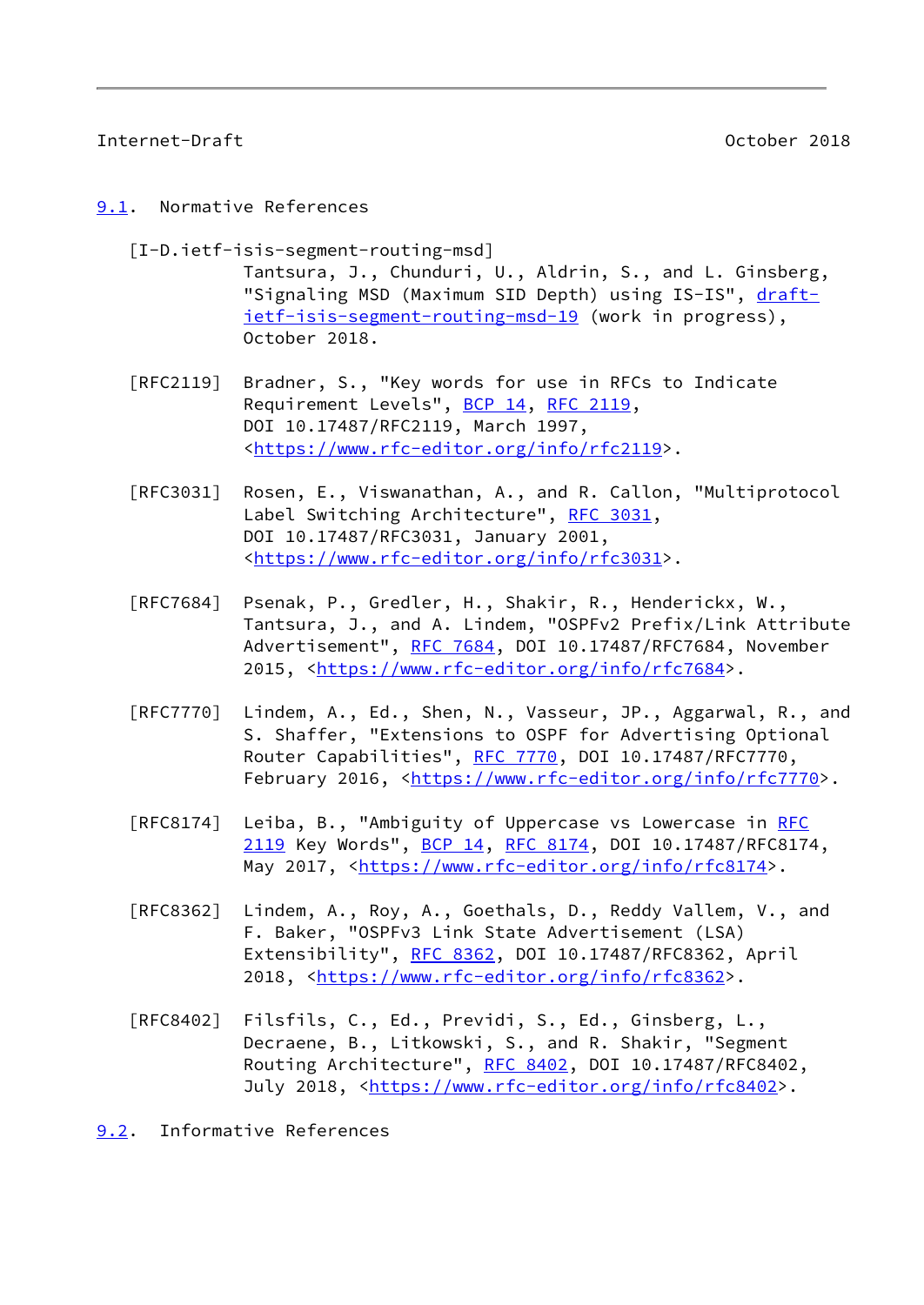#### Internet-Draft October 2018

<span id="page-10-0"></span>[I-D.ietf-idr-bgp-ls-segment-routing-msd]

 Tantsura, J., Chunduri, U., Mirsky, G., and S. Sivabalan, "Signaling MSD (Maximum SID Depth) using Border Gateway Protocol Link-State", [draft-ietf-idr-bgp-ls-segment](https://datatracker.ietf.org/doc/pdf/draft-ietf-idr-bgp-ls-segment-routing-msd-02) [routing-msd-02](https://datatracker.ietf.org/doc/pdf/draft-ietf-idr-bgp-ls-segment-routing-msd-02) (work in progress), August 2018.

## <span id="page-10-1"></span>[I-D.ietf-ospf-mpls-elc]

 Xu, X., Kini, S., Sivabalan, S., Filsfils, C., and S. Litkowski, "Signaling Entropy Label Capability and Entropy Readable Label-stack Depth Using OSPF", [draft-ietf-ospf](https://datatracker.ietf.org/doc/pdf/draft-ietf-ospf-mpls-elc-07) [mpls-elc-07](https://datatracker.ietf.org/doc/pdf/draft-ietf-ospf-mpls-elc-07) (work in progress), September 2018.

[I-D.ietf-pce-segment-routing]

 Sivabalan, S., Filsfils, C., Tantsura, J., Henderickx, W., and J. Hardwick, "PCEP Extensions for Segment Routing", [draft-ietf-pce-segment-routing-12](https://datatracker.ietf.org/doc/pdf/draft-ietf-pce-segment-routing-12) (work in progress), June 2018.

- [RFC4552] Gupta, M. and N. Melam, "Authentication/Confidentiality for OSPFv3", [RFC 4552](https://datatracker.ietf.org/doc/pdf/rfc4552), DOI 10.17487/RFC4552, June 2006, <[https://www.rfc-editor.org/info/rfc4552>](https://www.rfc-editor.org/info/rfc4552).
- [RFC6863] Hartman, S. and D. Zhang, "Analysis of OSPF Security According to the Keying and Authentication for Routing Protocols (KARP) Design Guide", [RFC 6863,](https://datatracker.ietf.org/doc/pdf/rfc6863) DOI 10.17487/RFC6863, March 2013, <[https://www.rfc-editor.org/info/rfc6863>](https://www.rfc-editor.org/info/rfc6863).
- [RFC7166] Bhatia, M., Manral, V., and A. Lindem, "Supporting Authentication Trailer for OSPFv3", [RFC 7166,](https://datatracker.ietf.org/doc/pdf/rfc7166) DOI 10.17487/RFC7166, March 2014, <[https://www.rfc-editor.org/info/rfc7166>](https://www.rfc-editor.org/info/rfc7166).
- [RFC7474] Bhatia, M., Hartman, S., Zhang, D., and A. Lindem, Ed., "Security Extension for OSPFv2 When Using Manual Key Management", [RFC 7474](https://datatracker.ietf.org/doc/pdf/rfc7474), DOI 10.17487/RFC7474, April 2015, <[https://www.rfc-editor.org/info/rfc7474>](https://www.rfc-editor.org/info/rfc7474).

[RFC7752] Gredler, H., Ed., Medved, J., Previdi, S., Farrel, A., and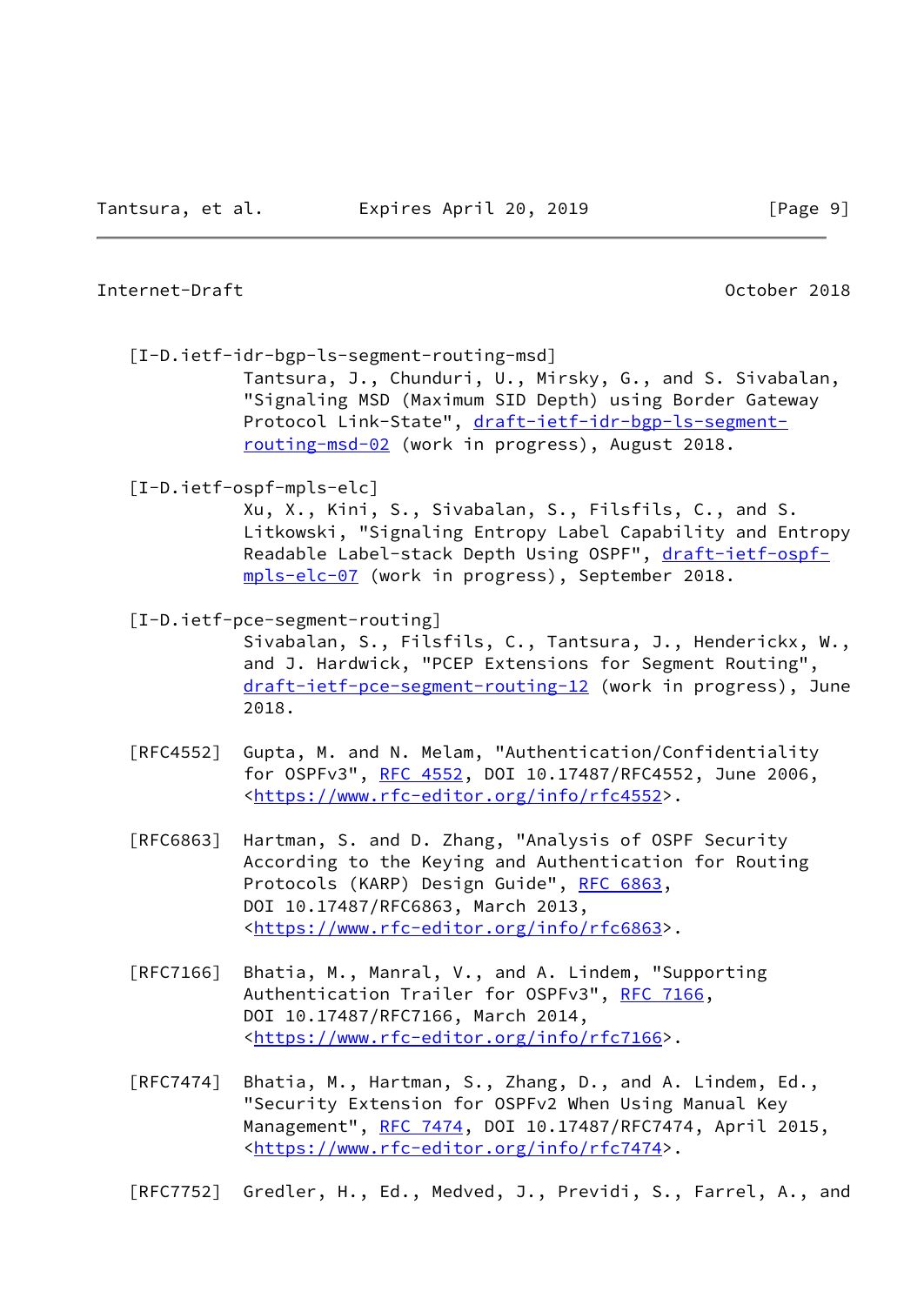S. Ray, "North-Bound Distribution of Link-State and Traffic Engineering (TE) Information Using BGP", [RFC 7752,](https://datatracker.ietf.org/doc/pdf/rfc7752) DOI 10.17487/RFC7752, March 2016, <[https://www.rfc-editor.org/info/rfc7752>](https://www.rfc-editor.org/info/rfc7752).

Tantsura, et al. Expires April 20, 2019 [Page 10]

<span id="page-11-0"></span>Internet-Draft **October 2018** 

Authors' Addresses

 Jeff Tantsura Apstra, Inc.

Email: jefftant.ietf@gmail.com

 Uma Chunduri Huawei Technologies

Email: uma.chunduri@huawei.com

 Sam Aldrin Google, Inc

Email: aldrin.ietf@gmail.com

 Peter Psenak Cisco Systems

Email: ppsenak@cisco.com